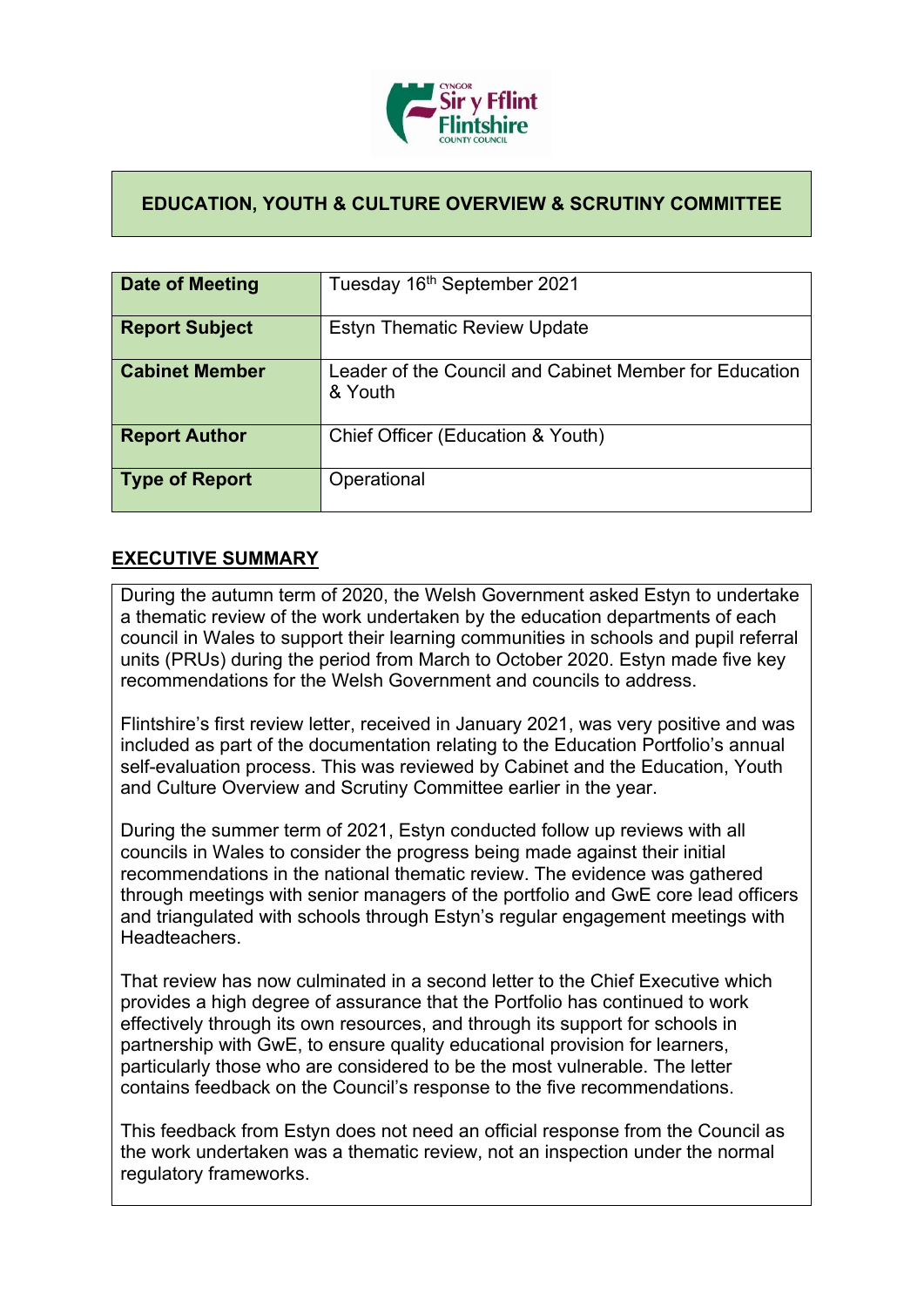|    | <b>RECOMMENDATIONS</b>                                                                                                                                                                                                                                            |  |
|----|-------------------------------------------------------------------------------------------------------------------------------------------------------------------------------------------------------------------------------------------------------------------|--|
| 1  | Cabinet acknowledges the effective work of the Education Portfolio, in<br>conjunction with the regional school improvement service GwE, in<br>ensuring Flintshire learners continued to receive effective educational<br>provision through the Covid-19 pandemic. |  |
| 2  | Cabinet notes the positive progress made against each of the five Estyn<br>recommendations in the national thematic review by the Education<br>Portfolio and schools.                                                                                             |  |
| 3. | Cabinet requests that the assurance letter is considered by the Education,<br>Youth and Culture Overview and Scrutiny Committee.                                                                                                                                  |  |

## **REPORT DETAILS**

| 1.00 | <b>EXPLAINING THE ESTYN THEMATIC REVIEW LETTER</b>                                                                                                                                                                                                                                                                                                                                                                                                                                                                                 |
|------|------------------------------------------------------------------------------------------------------------------------------------------------------------------------------------------------------------------------------------------------------------------------------------------------------------------------------------------------------------------------------------------------------------------------------------------------------------------------------------------------------------------------------------|
| 1.01 | During the autumn term 2020, the Welsh Government asked Estyn to<br>undertake a review of local authorities' work in supporting their learning<br>communities, and particularly vulnerable learners in schools and pupil<br>referral units (PRUs), during the period from March to October 2020.                                                                                                                                                                                                                                   |
|      | The evidence for this review was based on virtual meetings with officers,<br>the Cabinet Member for Education, the Chair of the Education, Youth and<br>Culture Committee and a sample of schools and PRUs. Estyn also<br>considered the supporting documentation provided by the local authority<br>and the feedback from surveys of school/PRU leaders, governors,<br>teachers and support staff, parents and pupils. The feedback from the 22<br>local authorities culminated in a national report back to Welsh<br>Government. |
|      | The report focused specifically on two aspects:                                                                                                                                                                                                                                                                                                                                                                                                                                                                                    |
|      | • Promoting learning – the quality of the learning offer and how has this<br>been supported through further guidance and professional learning?                                                                                                                                                                                                                                                                                                                                                                                    |
|      | • Supporting vulnerable pupils - how did the local authority targeted<br>services and support to vulnerable pupils to support them to engage in<br>learning? What barriers still exist?                                                                                                                                                                                                                                                                                                                                            |
|      | The national report was published in January 2021 and a link to it is<br>included within the list of accessible documents at Section 6 of this report.                                                                                                                                                                                                                                                                                                                                                                             |
|      | Each Council also received an individual letter outlining Estyn's view of its<br>response to those two key aspects in the early stage of the pandemic. This<br>letter was previously shared with Cabinet as part of the Portfolio's annual<br>self-evaluation report.                                                                                                                                                                                                                                                              |
| 1.02 | Within the national report, Estyn made five recommendations for the<br>Welsh Government to work with regional consortia, local authorities and<br>other partners and providers. These recommendations were:                                                                                                                                                                                                                                                                                                                        |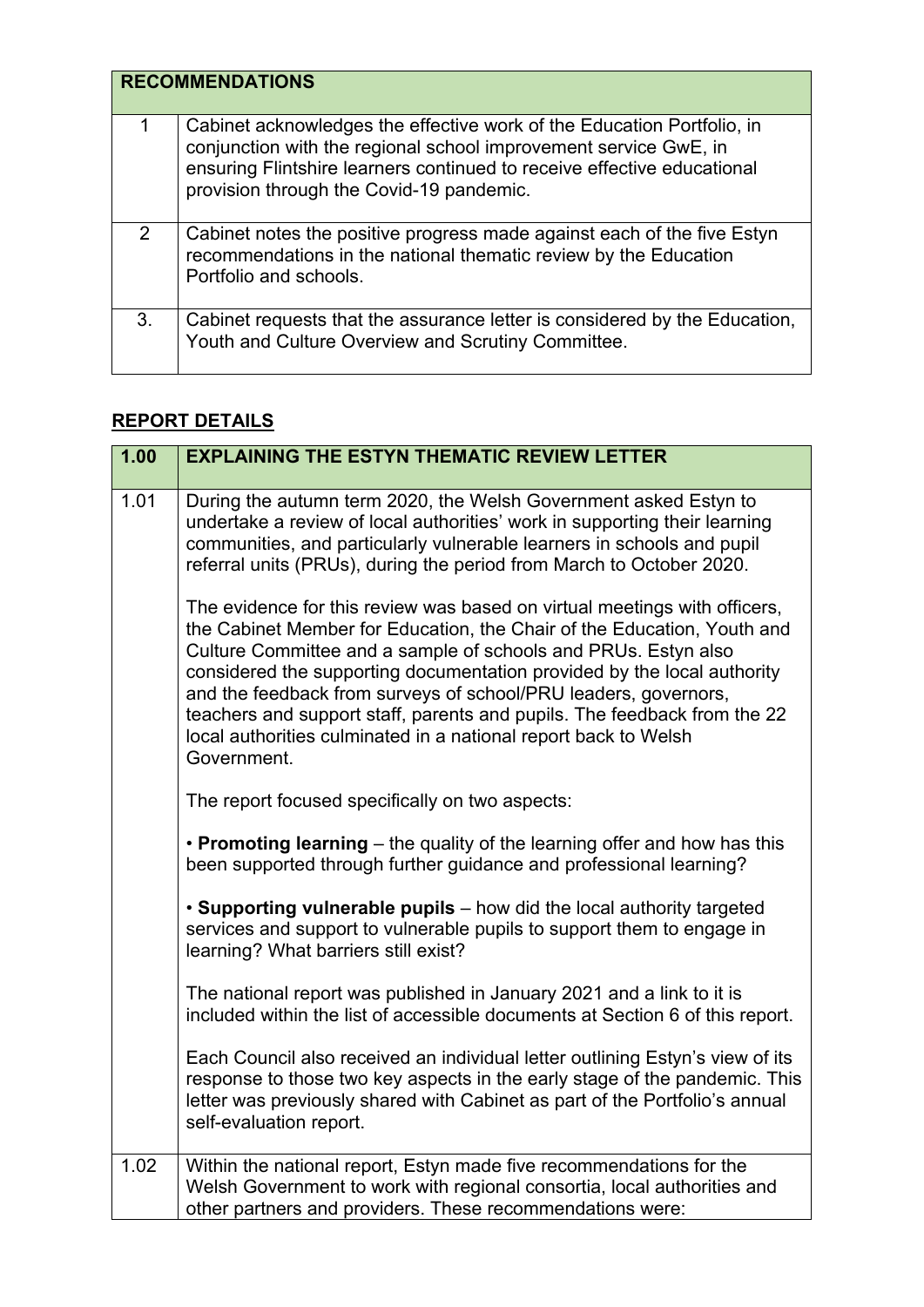|      | R1 Urgently address barriers to learning at home, particularly where this is<br>due to a lack of access to suitable computers or adequate connectivity                                                                                                                                                                                                                                                                                    |
|------|-------------------------------------------------------------------------------------------------------------------------------------------------------------------------------------------------------------------------------------------------------------------------------------------------------------------------------------------------------------------------------------------------------------------------------------------|
|      | R2 Improve the quality of the distance and blended learning experiences<br>for pupils by supporting more effective teaching across and within schools<br>and PRUs                                                                                                                                                                                                                                                                         |
|      | R3 Develop a coherent approach to improve progress in literacy,<br>numeracy and personal and social skills of vulnerable pupils<br>disproportionally affected by the pandemic, for example pupils eligible for<br>free school meals                                                                                                                                                                                                       |
|      | R4 Establish strategies to monitor and address the long-term impact of the<br>pandemic on the physical and mental health of pupils                                                                                                                                                                                                                                                                                                        |
|      | R5 Create opportunities to take stock and evaluate the impact of policies<br>and practices developed since the start of the pandemic to inform future<br>ways of working and curriculum design                                                                                                                                                                                                                                            |
| 1.03 | During the summer term of 2021, Estyn conducted follow up reviews with<br>all councils in Wales to consider the progress being made against their<br>recommendations in the thematic review. The evidence was gathered<br>through meetings with senior managers of the portfolio and GwE core lead<br>officers and triangulated with schools through Estyn's regular engagement<br>meetings with Headteachers.                            |
|      | That review has now culminated in a second letter to the Chief Executive<br>which provides a high degree of assurance that the Portfolio has continued<br>to work effectively in providing support for schools and vulnerable learners,<br>to ensure quality educational provision was delivered through the second<br>stage of the pandemic.                                                                                             |
|      | The letter sets out the Council's progress against each of the five<br>recommendations and can been viewed at Appendix 1. The letter is a<br>positive endorsement of the work of the Education Portfolio within areas<br>for which it has strategic responsibility and also in its partnership approach<br>to supporting schools with the regional school improvement service, GwE.                                                       |
| 1.04 | This feedback from Estyn does not need an official response from the<br>Council as the work undertaken was a thematic review, not an inspection<br>under the normal regulatory frameworks. There is no need for the<br>production of any follow up action plan. The priorities outlined in the five<br>recommendations will be absorbed now into the 'business as usual' for the<br>[Portfolio and schools when they reopen in September. |
|      | The normal regulatory framework for the inspection of Local Government<br>Education Services will restart from September 2021. Flintshire has<br>already been inspected on this framework (June 2019) and the<br>recommendations from that full inspection are embedded in the Council<br>Plan and the Portfolio Business Plan.                                                                                                           |